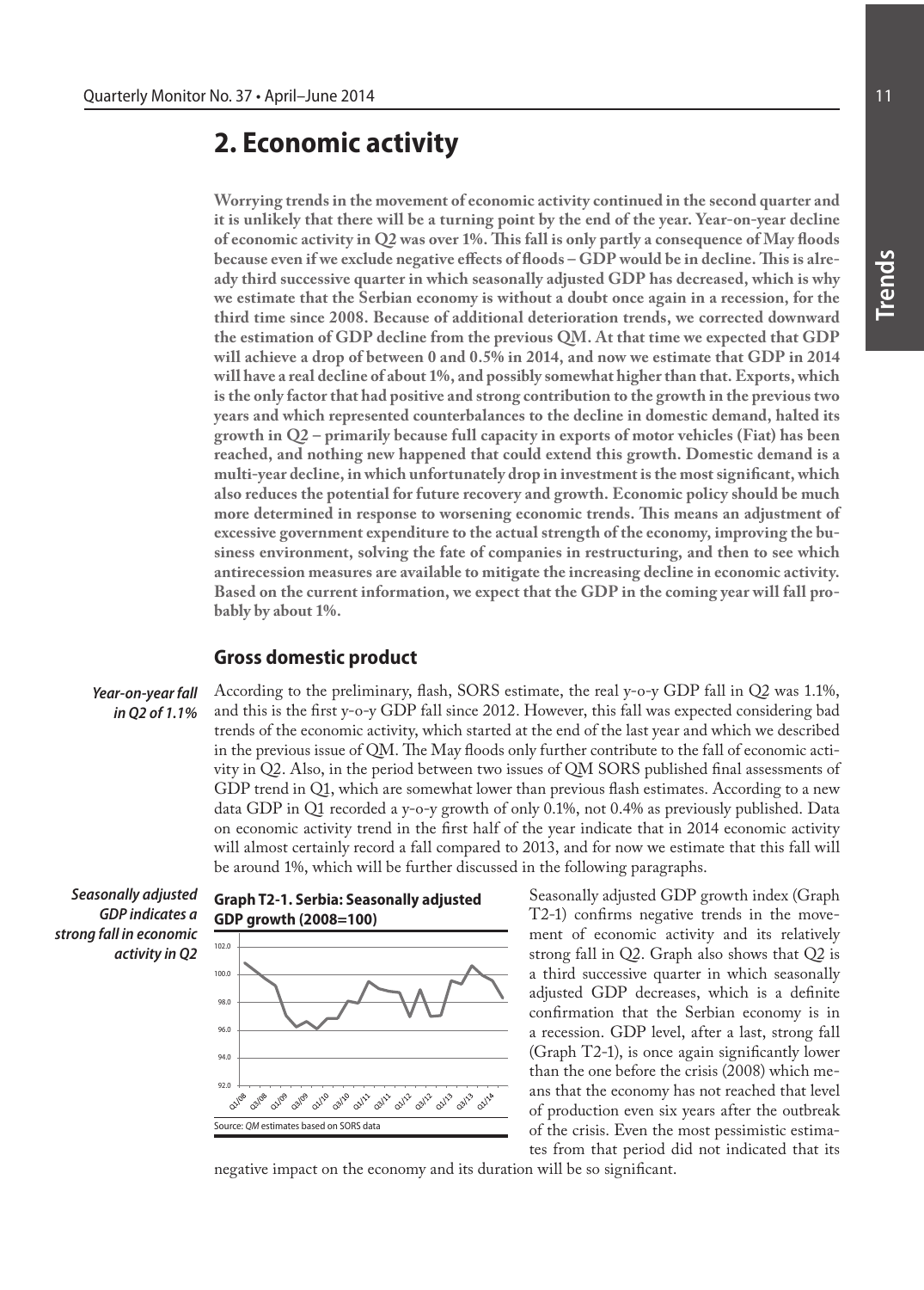#### 12 2. Economic Activity

*Even when we exclude the negative impacts of May floods economic activity is in a decline* 

#### **Graph T2-2. Serbia: Seasonally adjusted GDP growth excluding effects of floods (2008=100)**



To separate long-term economic trends and a temporary effects of floods from the results of the economic activity in Q2 we excluded those sectors which were the most affected by floods – such as mining and production of electricity. When we exclude these sectors we see that the y-o-y fall in economic activity would still exist, but it would be significantly lower and would be 0.2-0.3% instead of 1.1%. Somewhat more relevant for the analysis of economic activity trend without the effects of floods is seasonally adjusted GDP which we presented in Graph T2-2.

Graph shows that the economic activity, even when we exclude effects of floods, is on a downward path and its declining trend started and practically remained unchanged since Q3 2013. One of the important reasons for the declining trend of economic activity since Q3 2013 is the fact that at that time the FAS Company reached its full production capacity and stopped its positive contribution to the growth of total economic activity. Without that contribution, prevailing unfavourable GDP trends were revealed, and they were undoubtedly present before Q3 2013, but were concealed with strong short-term growth of FAS Company production as well as by good agriculture season.

*Net exports is slowing down while other GDP components have been in decline for a long time* 

We have analysed the GDP growth structure by use. Table T2-3 shows the GDP structure by expenditure method with last available data for Q1. The table clearly shows that in the last year, including also Q1 2014 only net export had high and significant growth, while all other GDP components – private consumption, state consumption and investments – were in decline or in the best case stagnant. Such structure of economic growth explains above stated assessment that a positive rate of growth of economic activity won't be possible in 2014. We state this because the growth of exports in the last several months is slowing down, and there are no signs that other components of GDP will compensate that with its own growth in short term. The slowdown in exports will clearly be seen as soon as the detailed data for Q2 become available. Namely, exports of goods in 2013 had a growth rate of about 26% in Q1 2014 y-o-y growth rate of exports was reduced to 17.4% in Q2 to 6.4%, and the last data show that exports in July recorded a y-o-y decrease of 11%.

Even deeper explanation for the slowdown in exports and thus the total production is found in the movement of investments. Namely, investments for some time have the largest real decline of all GDP components (7.7% in 2013), and without new investments it is not possible to continue further increase in exports and total production. Large investments from FAS and NIS in 2011 and 2012 led to a high growth of exports in the last two years but now they are exhausted, and there are no new similar investments. Therefore, exports in 2014 can no longer give a great contribution to the growth of the economy as it was the case in 2013, and the big question is whether it will have a positive effect on economic growth in 2015. We believe that for the future growth of the economy sharp increase in investments in the next period will be crucial and that this will have to be one of the main objectives of economic policy in Serbia.

#### **Table T2-3. Serbia: GDP by expenditure method, 2009-2013**

|                     |      |       |       |       | Y-o-y indices |       |                |                |       |       |              |
|---------------------|------|-------|-------|-------|---------------|-------|----------------|----------------|-------|-------|--------------|
|                     |      |       |       |       |               |       |                | 2013           |       | 2014  | <b>Share</b> |
|                     | 2009 | 2010  | 2011  | 2012  | 2013          | Q1    | Q <sub>2</sub> | Q <sub>3</sub> | Q4    | Q1    | 2013         |
| GDP                 | 96.5 | 101.0 | 101.6 | 98.5  | 102.5         | 102.8 | 100.4          | 103.8          | 103.0 | 100.1 | 100.0        |
| Private consumption | 97.2 | 99.1  | 98.9  | 98.2  | 98.5          | 98.0  | 98.1           | 97.4           | 100.6 | 98.0  | 74.8         |
| State consumption   | 98.1 | 100.4 | 101.0 | 101.7 | 98.3          | 96.7  | 93.5           | 101.9          | 101.3 | 97.9  | 19.4         |
| Investment          | 77.9 | 94.5  | 108.4 | 114.4 | 92.3          | 102.4 | 83.3           | 90.4           | 96.0  | 93.7  | 19.9         |
| Export              | 92.0 | 115.3 | 103.4 | 101.8 | 116.6         | 110.6 | 111.8          | 126.3          | 116.7 | 114.2 | 43.1         |
| Import              | 80.9 | 103.1 | 107.0 | 101.9 | 102.0         | 97.1  | 99.5           | 106.5          | 104.5 | 103.2 | 57.6         |
| Source: SORS        |      |       |       |       |               |       |                |                |       |       |              |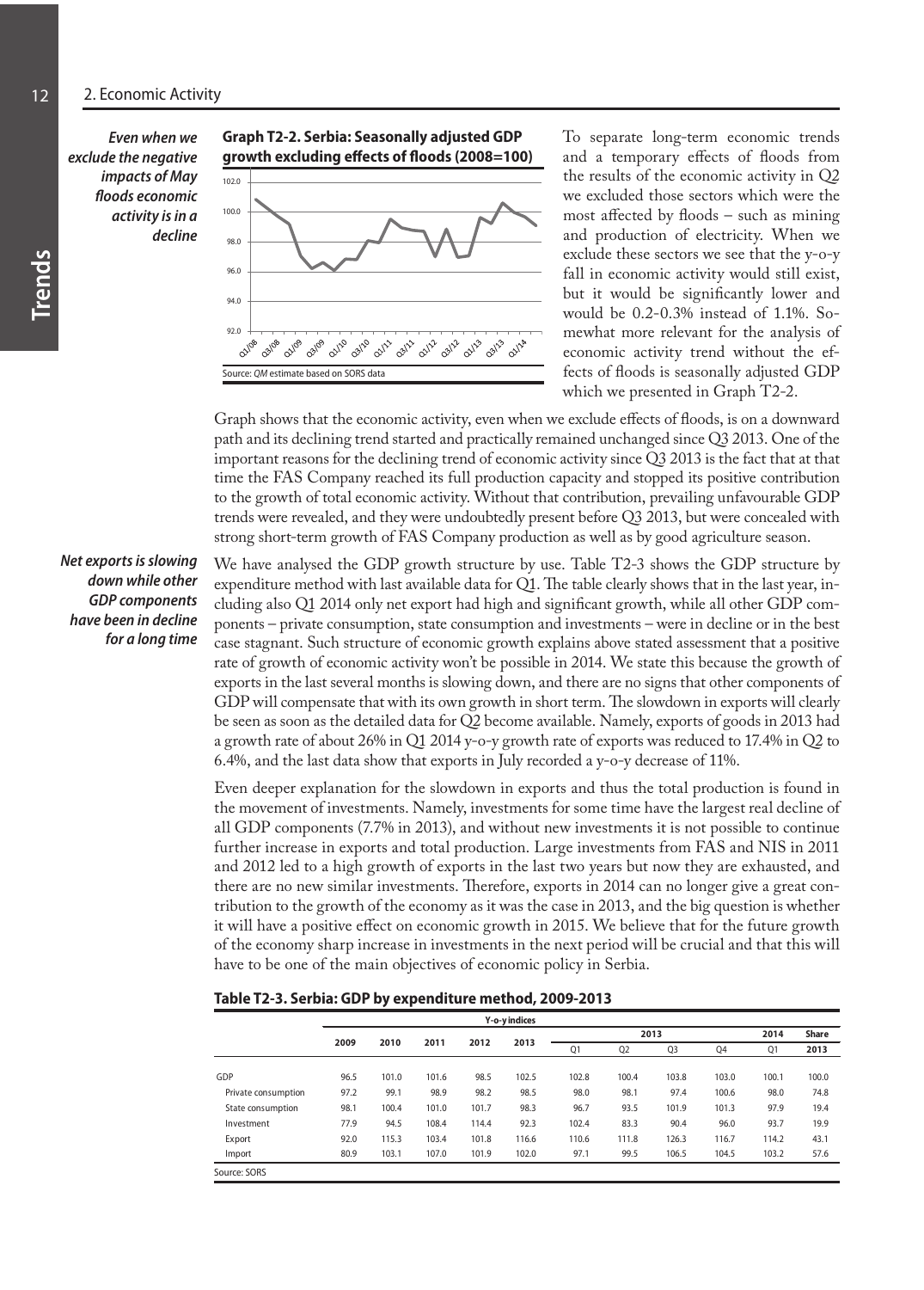As we already mentioned, other GDP components won't be able to compensate already noted slowdown of net exports in 2014 for eventual growth. State consumption will have to be reduced due to a high deficit and fast growth of public debt. Private consumption is under the influence of bad trends on the labor market (real decrease of wage mass due to a further decrease in the number of employed and low growth of average wage), but also a real fall of pensions, so it will also continue to decrease in real terms. For now there are no indications that the significant recovery in investments will happen – financial results of companies are poor, credit activity is low and there are no reliable announcements of large FDI. Investments could temporarily rise in the second part of the year due to repairs of floods consequences. Taking all said into consideration GDP analysis by use confirms and suggests continuation of worsening economic trends by the end of the year.

*In 2014 there are no strong drivers of economic growth as agriculture and industry were in 2013*

GDP trend analysis in the first half of 2014 can be complemented by the last available data on the level of economic activity by sectors in Q2 which are still not published, but based on partial data it is evident that trends in this quarter worsened. Therefore Table T2-4 shows growth of individual sectors of the economy ending with last complete official data which refer to Q1. It can be noticed that in 2014 growth rates of individual sectors are much more equable than they were in 2013. Preliminary and incomplete indicators for Q2 indicate that most sectors will continue with similar trends as in Q1– with the exception of the industrial production (especially mining and production of electric energy) that will record a strong fall, and this is mostly explained by flood consequences, and the trade which will record a growth. For that growth, until recently, we thought that it was a consequence of floods (buying of stocks, help for endangered, buying of necessary objects and electronics which were ruined in floods), but July data show even higher growth than in May and June indicating some other explanation. These data are not in line with the movement of domestic demand so we will analyze trade movements in more detail in the next issue of QM, when more data for the analysis will be available.

| Table T2-4. Serbia: Gross Domestic Product by Activity, 2009-2013 <sup>1</sup> |  |  |
|--------------------------------------------------------------------------------|--|--|
|--------------------------------------------------------------------------------|--|--|

|                                 | Y-o-y indices |       |       |       |       |       |                |       |       |                |              |
|---------------------------------|---------------|-------|-------|-------|-------|-------|----------------|-------|-------|----------------|--------------|
|                                 |               | 2013  |       |       |       |       |                |       |       |                | <b>Share</b> |
|                                 | 2009          | 2010  | 2011  | 2012  | 2013  | Q1    | Q <sub>2</sub> | 03    | 04    | O <sub>1</sub> | 2013         |
| Total                           | 96.5          | 101.0 | 101.6 | 98.5  | 102.5 | 102.8 | 100.4          | 103.8 | 103.0 | 100.1          | 100.0        |
| Taxes minus subsidies           | 98.3          | 100.9 | 101.6 | 98.6  | 102.4 | 102.7 | 99.4           | 104.1 | 103.2 | 99.9           | 17.4         |
| Value Added at basic prices     | 96.1          | 101.0 | 101.6 | 98.5  | 102.5 | 102.8 | 100.5          | 103.6 | 102.7 | 100.0          | 82.6         |
| Non agricultural Value Added    | 95.8          | 101.6 | 101.5 | 100.6 | 100.4 | 101.1 | 98.2           | 101.4 | 100.8 | 100.1          | $90,4^{2}$   |
| Agriculture                     | 100.8         | 99.6  | 100.9 | 82.7  | 120.2 | 123.2 | 124.1          | 117.8 | 117.8 | 97.0           | $9,6^{2}$    |
| Manufacturing                   | 84.2          | 100.9 | 100.6 | 101.1 | 104.8 | 104.5 | 103.1          | 108.7 | 103.2 | 101.6          | $16,4^{2}$   |
| Construction                    | 80.3          | 92.9  | 107.7 | 99.2  | 74.3  | 78.6  | 62.8           | 75.1  | 82.7  | 92.2           | $3,7^{2}$    |
| Wholesale and retail trade      | 92.5          | 101.7 | 94.5  | 100.2 | 98.6  | 96.8  | 96.0           | 98.5  | 102.8 | 98.0           | $9,8^{2}$    |
| Transport and storage           | 90.0          | 108.2 | 103.1 | 100.0 | 103.2 | 105.4 | 100.0          | 103.6 | 104.1 | 102.7          | $5,6^{2}$    |
| Informations and communications | 110.0         | 105.4 | 108.4 | 104.8 | 110.8 | 110.0 | 109.8          | 113.3 | 110.3 | 105.1          | $6,3^{2}$    |
| Financial sector and insurance  | 105.5         | 107.2 | 101.0 | 104.0 | 98.7  | 101.8 | 99.4           | 96.9  | 96.8  | 96.3           | $3,8^{2}$    |
| Other                           | 101.6         | 100.8 | 102.0 | 99.9  | 100.5 | 101.2 | 99.5           | 101.4 | 100.1 | 99.9           | $44,7^{2}$   |

1) In the previous year's prices 2) Share in GVA

#### *We expect GDP fall in 2014 of about 1%*

With gradual arrival of new data economic activity trend is getting clearer, but also the impact floods had on GDP which give us more reliable estimates for this year. In the previous issue of QM we estimated that the economy is in stagnation and that the negative impact of floods with positive effects of the reconstruction) could be up to 0.5% of GDP. Because of that we estimated that the fall of GDP in 2014 could be around 0 and  $0.5\%$ . Last available data<sup>1</sup> and information however indicate that the impact of floods on the mining and production of electricity will be somewhat higher than we expected (partially because of the delay in the drying of coalmine Tamnava). According to the first indications the reconstruction from floods is for now very inefficient – the announced recovery of the railway infrastructure still did not happen (railroad

1 Data on industrial production trend, which includes mining and production of electric energy, are available ending with June so we ae are able to predict more accurately impacts of floods on GDP.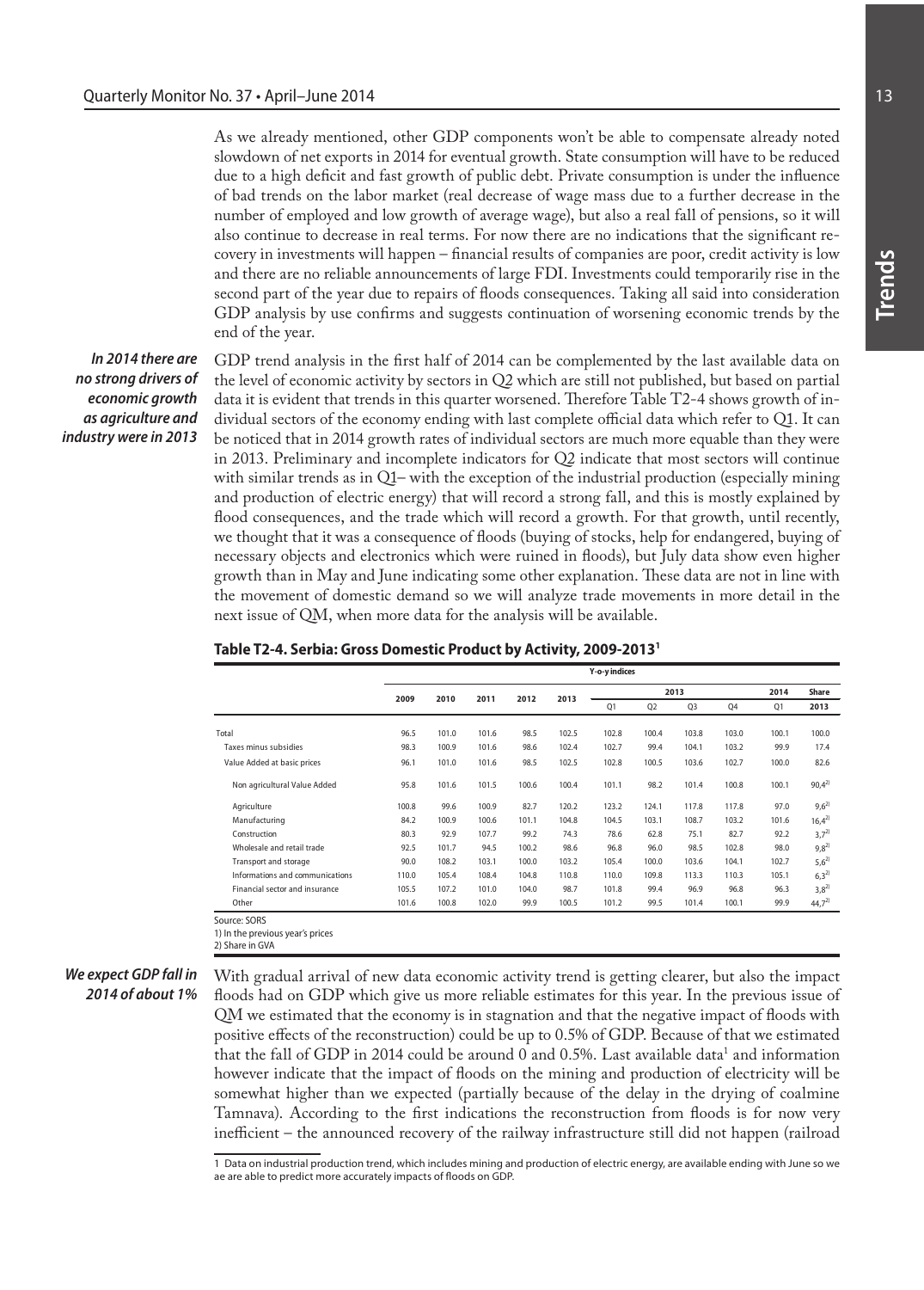Belgrade – Bar) although already four months have passed. Instead of the expected 0.5 p.p negative impact could therefore be higher, around 0.7%. Besides that, even the economic trend without floods is not stagnation but recession, therefore we expect that the total fall of GDP in 2014 will be around 1% instead of expected 0.5%. For now we will hold on to the estimate that the fall of GDP in 2014 will be around 1%, although it could be easily somewhat higher.

*Real reasons for recession are bad economic fundaments and not floods – stronger reaction of economic policy is needed*

For almost two years we have indicated in QM that long-term trend of economic activity is negative. This was not so obvious in 2013 because the negative trend of the largest part of the economy was overshadowed by a high growth of agriculture (due to the comparison with the droughty 2012) and a high growth in production of FAS. Thoughtful and decisive economic policy response to poor economic trends, however, is still pending, although in 2014 unfavorable economic trends became stripped and apparently and even worse<sup>2</sup>. Real reasons for reduction of economic activity are essential and not temporary – unsustainable fiscal position (high and growing public debt and high deficit), reduction of investments, low credit activity, slowdown of exports and other. Economic policy should therefore have to react more decisively and begin to implement stronger antirecession measures, but also begin to eliminate core problems the Serbian economy is facing.

# **Growth in conditions of fiscal consolidation and restructuring of enterprises.**

Growth of Serbian economy in the long term will crucially depend on the economic environment, thus its improvement represents a key driver of investment and economic growth. At the middle of this year labour market reforms were implemented in Serbia, the bankruptcy procedure was improved, and significant simplification of construction procedures was announced by the end of the year. Progress in other elements of economic environment remains very slow. Construction of infrastructure is still very inefficient and in the work of state bodies there were no systematic improvements for years. Even in the best case scenario, if in the coming years systematic improvement in the economic environment is achieved, it will take few years for it to affect the growth of the economy.

Macroeconomic stability represents one of the important elements of economic environment, and it rapidly deteriorated in Serbia in the last few years. High fiscal deficit and strong public debt growth which it generates represent the main sources of macroeconomic instability, and therefore the mid-term growth of the economy will largely depend on the planned fiscal consolidation. If in 2015 the most difficult part of the fiscal consolidation is implemented, the public debt crisis is avoided, and steps are taken towards the recovery of public finances – this could have negative effects on economic activity in the short term, but in the mid-term, faster and sustainable growth could be expected. With incomplete consolidation of public finances (which now seems possible, because it indicates less severe reduction in pensions and public sector wages than required) – crisis in 2015 will most likely be avoided, but the Serbian economy will be doomed to recession or stagnation, not only in 2015 but most likely in the medium term. Simply put, it is not realistic to expect high economic growth and investments in the environment which is threatened by the outbreak of the public debt crisis and macroeconomic instability, and this risk with incomplete fiscal consolidation will not be avoided. Finally, if necessary measures are not taken and savings in 2015 are significantly lower compared to the magnitude of the problem in public finances, than a drop in GDP of 1% will prove to be optimistic, because crisis of public debt with GDP fall of over 5% will be very probable.

The growth of Serbian economy in the coming year will be under the dominant influence of a number of specific factors. Although there is a number of unknowns due to which it is still impossible to give a reliable assessment of trends in the economic activity in 2015, it is almost certain that it will be another year of recession. We highlight some of the many reasons for this: 1) a multi-year decline in investment has reduced the potential for future growth in production, 2) solving the fate of the companies in restructuring is expected and a shutdown in the largest number of companies from this group in 2015, which is good for Serbian economy, but in the

<sup>2</sup> Occasionally some ad hoc antirecession measures appear, such as the extension of subsidized loans, but comprehensive and thoughtful policy responses to the recession is still lacking.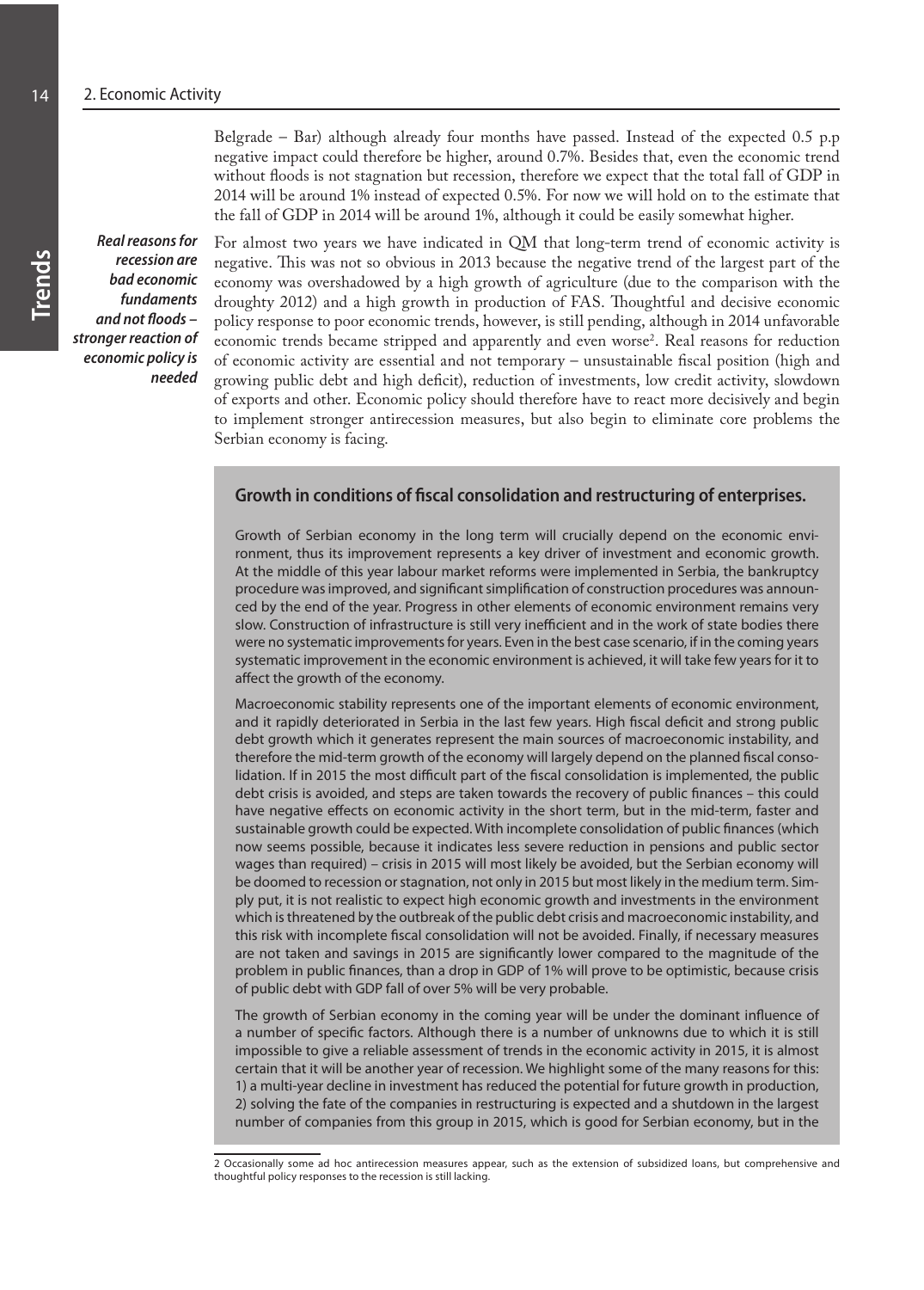|                                                                     | short term will affect the temporary reduction of GDP 3) fiscal consolidation, which will also<br>have a temporary negative impact on the economy, but which is essential for avoiding public<br>debt crisis and 4) an unfavorable international environment - stagnation in the EU and possible<br>further escalation of its relations with Russia with negative economic consequences. Factors<br>which could enhance economic growth in 2015 are mostly limited. It could be heard in public<br>that after Russia imposed sanctions for goods from the EU, Serbia's export to Russia is a great<br>chance for economic growth. However, Serbia's export is almost marginally tied to Russia, only<br>about 6% of total exports. Even if it would increase within a year by 50%, it could contribu-<br>te to the overall growth in exports of around 3%, which is insufficient, especially considering<br>that a possible recession or stagnation in the EU at the same time would reduce the demand<br>on the market where we export more than two-thirds of all products. Somewhat more realistic<br>opportunity for mitigation of expected negative trends in economic activity could be a growth<br>in investments, but it requires appropriate, good and decisive economic policy. We believe that<br>during the implementation of fiscal consolidation, public investments must not only be effici-<br>ently executed but also that the room for their increase must be left. Attracting large FDI and<br>eventual privatization of a number of companies in restructuring, accompanied by investments<br>of new owners, are also areas in which the economic policy could play a crucial role. Besides all<br>this subsidies for loans should be retained or possibly increased, and the introduction of some<br>other limited antirecession measures should be considered. Taking all this into account, we be-<br>lieve that the negative trends will prevail in 2015, which will be another year of recession with a<br>possible drop in GDP of around 1%. |                                                                                        |
|---------------------------------------------------------------------|------------------------------------------------------------------------------------------------------------------------------------------------------------------------------------------------------------------------------------------------------------------------------------------------------------------------------------------------------------------------------------------------------------------------------------------------------------------------------------------------------------------------------------------------------------------------------------------------------------------------------------------------------------------------------------------------------------------------------------------------------------------------------------------------------------------------------------------------------------------------------------------------------------------------------------------------------------------------------------------------------------------------------------------------------------------------------------------------------------------------------------------------------------------------------------------------------------------------------------------------------------------------------------------------------------------------------------------------------------------------------------------------------------------------------------------------------------------------------------------------------------------------------------------------------------------------------------------------------------------------------------------------------------------------------------------------------------------------------------------------------------------------------------------------------------------------------------------------------------------------------------------------------------------------------------------------------------------------------------------------------------------------------------------------------------------------|----------------------------------------------------------------------------------------|
| In 2015 fall of economic<br>activity is probable,<br>maybe about 1% | Although there are many uncertainties due to which it is still impossible to give reliable estimate<br>of the economic activity trend in 2015, it is almost evident that it will be another recession year.<br>We estimate that the factors which will have an impact on the fall of economic activity in the<br>next year, will be dominant compared to the ones which could start its growth (see Highlight<br>2). When creating fiscal policies and reforms first step is to recognize the trends in the local<br>economy, instead of emphasizing unreliable and probably poorly measured data on employment<br>growth.                                                                                                                                                                                                                                                                                                                                                                                                                                                                                                                                                                                                                                                                                                                                                                                                                                                                                                                                                                                                                                                                                                                                                                                                                                                                                                                                                                                                                                             |                                                                                        |
| <b>Unit Labour Costs</b><br>continue to fall                        | Unit labour costs <sup>3</sup> (ULC), measured in dinars, continue to fall in Q2 (Graph T2-5). This tempo<br>of decrease is somewhat slower in Q2 than in Q1, because y-o-y ULC decrease in Q2 was abo-<br>ut 3% while in Q1 it was about 5%. ULC decrease is a consequence of unfavourable trends on                                                                                                                                                                                                                                                                                                                                                                                                                                                                                                                                                                                                                                                                                                                                                                                                                                                                                                                                                                                                                                                                                                                                                                                                                                                                                                                                                                                                                                                                                                                                                                                                                                                                                                                                                                  | the labour market and unfavourable trends                                              |
|                                                                     | <b>Graph T2-5. Serbia: Real Unit Labor Costs in the</b><br>Economy and Industry, 2005-2014                                                                                                                                                                                                                                                                                                                                                                                                                                                                                                                                                                                                                                                                                                                                                                                                                                                                                                                                                                                                                                                                                                                                                                                                                                                                                                                                                                                                                                                                                                                                                                                                                                                                                                                                                                                                                                                                                                                                                                             | of economic activity - because of which<br>wage mass is falling not only in real terms |



wage mass is falling not only in real terms but also in nominal terms. Because the real labour costs are declining slightly faster than the economic activity - ULC decrease. It is interesting to note that based on the data on formal employment by sectors of the economy, based on which we calculate the movement of the ULC, employment in the economy decreased in Q2 by about 2% (in the manufacturing industry for over 4%), while the data from the Labour Force Survey which include informal employment show growth of employment.

Unit labour costs measured in euros (euro-ULC) are an indicator of the price competitiveness of the Serbian economy, as they define the greatest national cost component (labour costs) in relation to the added value. We calculate euro-ULC for the manufacturing sector (which produces by far the greatest share of tradable goods), and for the economy as a whole4, as shown in Graph T2-6.

**Trends**

<sup>3</sup> Unit Labor Costs in dinars are calculated for the economy (excluding the Agriculture and Public Administration sectors) and industry.

<sup>4</sup> Excluding the Public Administration and Agriculture sectors.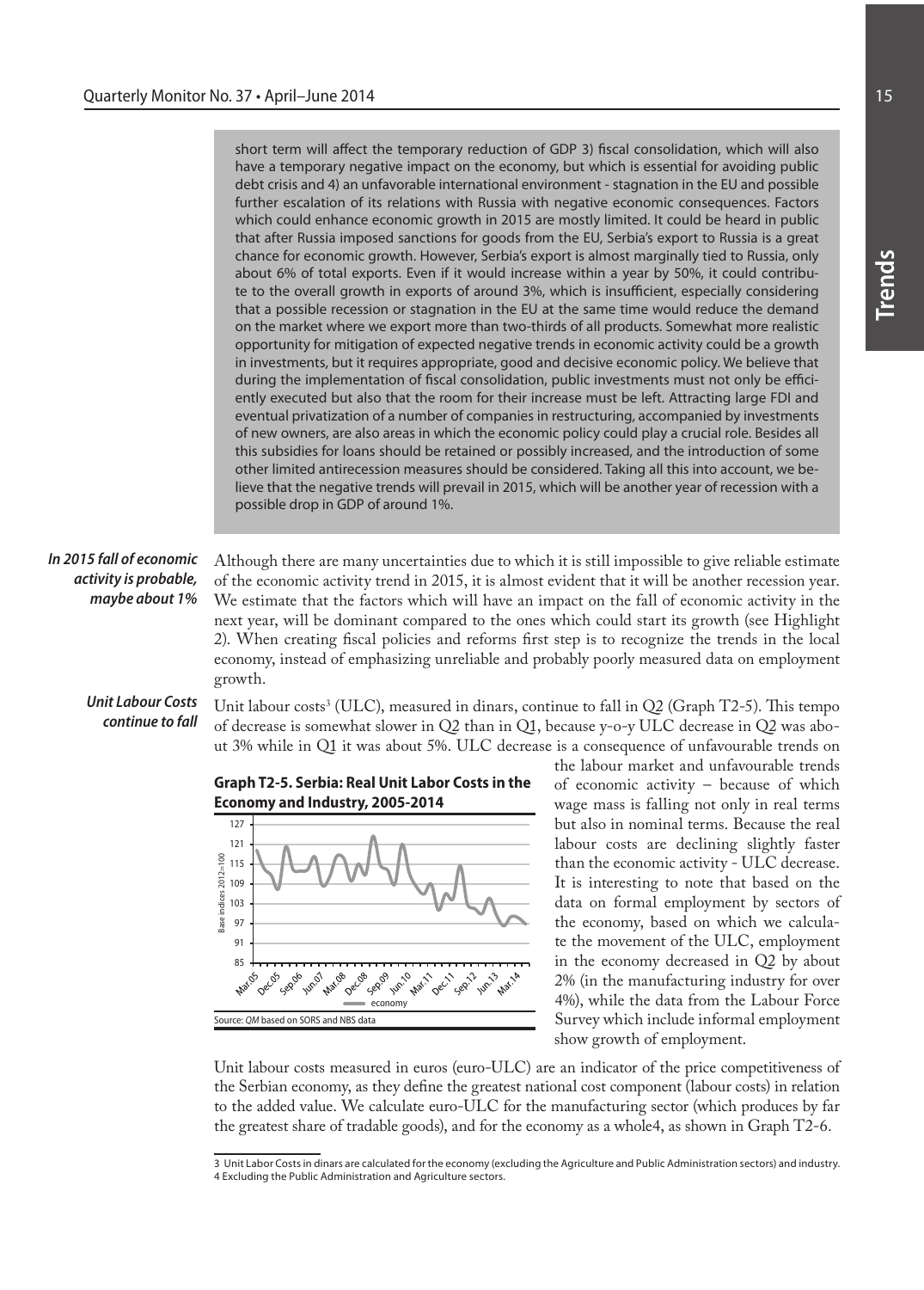#### *The price competitiveness of the economy is improving with real dinar depreciation*

Graph T2-5 shows, despite strong seasonality, a trend of gradual reduction of the euro-ULC. Euro ULC in Q2 decreased y-o-y slightly more than the dinar ULC, because there was a mild y- -o-y dinar depreciation. Last, slightly higher, dinar depreciation from August and the beginning of September still has not been included in the data, and in the future will (if lasting) additionally influence euro ULC to decrease further and come roughly to the level of 2005. We use this year as benchmark year because it is a year before the beginning of strong capital inflows, the enormous increase in wages and pensions (period 2006-2008), a sharp real appreciation of the dinar and the deterioration in the competitiveness of the domestic economy. Strong growth of euro – ULC after 2005 due to the real dinar appreciation was one of the main reasons why in the pre-crisis period Serbian economy was on unsustainable path which was based on the growth of domestic demand, instead of production of tradable goods and exports. After the outbreak of crisis and re-

**Graph T2-6. Serbia: Real Euro - Unit Labor Costs in the Economy and Industry, 2005-2014**



latively strong dinar depreciation at the end of 2008, there was a rebalancing of the domestic economy– imports decreased and exports increased compared to their pre-crisis level. It is interesting to notice that in 2014 relatively favourable and competitive labour costs seem to have no influence on increase of FDI, exports and production. This short analysis points out that the price competitiveness is required, but not sufficient, for the growth of investments and exports, and that the sustainable growth of the economy depends on some other factors such as stabile macroeconomic environment (now there is a risk of public debt crisis), favourable business environment and other.

# **Industrial production**

*Industrial production recorded strong fall* Industrial production in Q2 recorded a y-o-y fall of 4.8% (Table T2-7). Within the industrial production large fall of even 13 or 14% was recorded by the mining industry and production of electricity, while the manufacturing industry also recorded a fall which was somewhat lower and amounted to around 2%. The reason for large fall of mining and production of electricity is May floods, which flooded the most important coal mines consequently influencing large fall in production of electricity. Besides this strong, but temporary fall, a drop in production industry is worrisome (although significantly lower) because it was not under the influence of temporary factors but probably under the influence of deeper negative trends.

| Table T2-7. Serbia: Industrial Production Indices, 2009-2014 |  |  |  |  |  |
|--------------------------------------------------------------|--|--|--|--|--|
|--------------------------------------------------------------|--|--|--|--|--|

|                                       |       | Y-o-y indices |       |      |       |       |                |                |       |       |                |       |
|---------------------------------------|-------|---------------|-------|------|-------|-------|----------------|----------------|-------|-------|----------------|-------|
|                                       | 2009  | 2013<br>2014  |       |      |       |       |                |                |       |       |                | 2013  |
|                                       |       | 2010          | 2011  | 2012 | 2013  | Q1    | Q <sub>2</sub> | Q <sub>3</sub> | Q4    | Q1    | Q <sub>2</sub> |       |
| Total                                 | 87.4  | 102.5         | 102.2 | 97.1 | 105.5 | 105.2 | 103.0          | 110.8          | 103.3 | 102.1 | 95.2           | 100.0 |
| Mining and guarrying                  | 96.2  | 105.8         | 110.4 | 97.8 | 105.3 | 107.8 | 102.2          | 107.6          | 104.1 | 99.7  | 87.0           | 8.5   |
| Manufacturing                         | 83.9  | 103.9         | 99.6  | 98.2 | 104.8 | 105.4 | 103.2          | 108.8          | 102.2 | 103.6 | 98.0           | 73.9  |
| Electricity, gas,<br>and water supply | 100.8 | 95.6          | 109.7 | 92.9 | 108.1 | 103.7 | 103.7          | 120.5          | 106.8 | 99.3  | 86.2           | 17.6  |
| Source: SORS                          |       |               |       |      |       |       |                |                |       |       |                |       |

In 2014 industrial production will undoubtedly record a fall. Mining and production of electricity will have even somewhat higher fall in  $Q_3$  compared to  $Q_2$ , as  $Q_2$  includes relatively good April and the first half of May – period before floods – which won't be the case in Q3. These sectors of industrial production will gradually recover as flooded coal mines get drained, but on the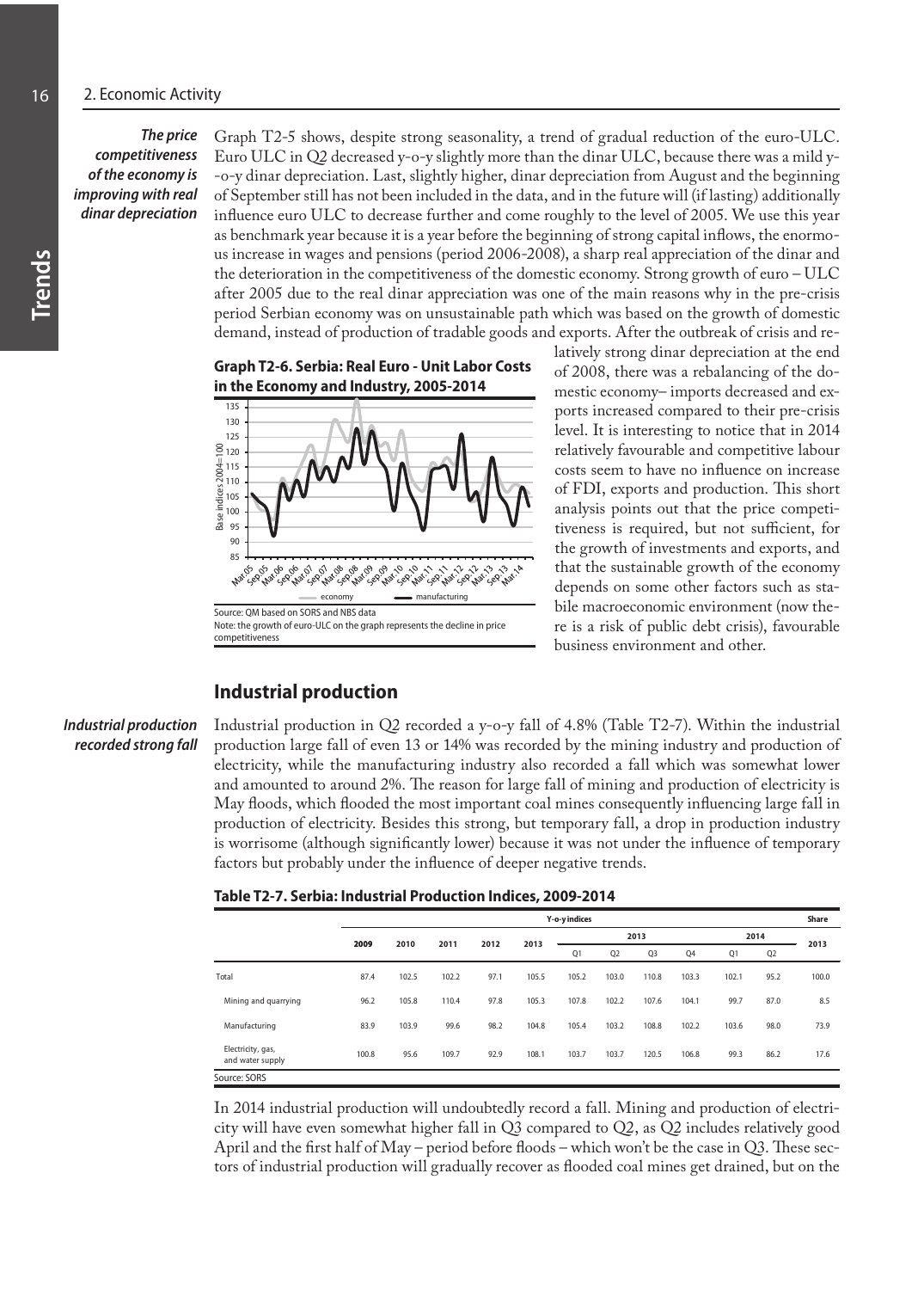annual level will undoubtedly be in deep fall. On the other hand manufacturing industry won't be able to compensate this fall with eventual growth in two sectors influenced by floods in order for total industrial production to be positive - all the more so because the manufacturing industry is currently in decline, and its noticeable growth by the end of the year we don't even expect.

*Seasonally adjusted indices show big fall in May*

Graph T2-8 shows seasonally adjusted production indices of total industry and manufacturing. We can immediately notice that the seasonally adjusted data confirm already mentioned large fall of production by about 10% since May under the influence of floods, but also a fall of manufacturing by about 4%, for which a more detailed analysis shows that it occurred regardless of floods. Namely, sectors of the manufacturing industry which recorded a fall in Q2 were motor vehicles production, oil derivatives, food processing, chemical products and other. These move-



ments will be closely followed in the future issues of QM because by then we will have a final confirmation of whether the decline in the manufacturing industry from Q2 is temporary or permanent in nature. One of the assumptions which we will examine in more detail is whether the slowdown in manufacturing industry may be caused by falling export demand as exports in July recorded a very strong decline. For now, available industrial production data for July show that only decline in the production of oil derivatives in Q2 was temporary, because already in that month there was a sharp increase in production, while the drop in other areas is

generally confirmed and probably more durable. We will also follow future trends in the production of motor vehicles (FAS) with special attention, which in July had a huge temporary decline due to the collective holidays. Occasional suspension of production in FAS in September could indicate that the plant is reaching its peak in production and that is now entering a phase of gradual decline, but also provide an additional argument that the drop in export demand is the main cause of the fall in manufacturing industry.

#### *In Q2 massive drop in energy production due to the floods*

Observed by use (Table T2-9) we see that in Q2 all specific groups of industrial products recorded a y-o-y decline. This decline was particularly pronounced in the production of energy and it is explained with negative impact of floods. Production of capital goods moved from the zone of high y-o-y increase from Q1 to the 3% decrease. This is primarily a result of a slowdown in production of the FAS Company - because motor vehicles are classified into this category - but negative y-0-y growth of capital goods implicitly points to the low investment activity in Serbia<sup>s</sup>. Production of consumer goods is currently stagnating, while the production of intermediate goods decreases, but we note that it is subject to slightly larger oscillations, which are mostly caused by occasional production of Železara Smederevo (Table T2-9).

|  |  | Table T2-9. Serbia: Components of Industrial Production by use, 2009-2014 |  |
|--|--|---------------------------------------------------------------------------|--|
|--|--|---------------------------------------------------------------------------|--|

|                    | Y-o-y indices |       |       |       |       |      |                |                |       |       |                |       |       |       |                |
|--------------------|---------------|-------|-------|-------|-------|------|----------------|----------------|-------|-------|----------------|-------|-------|-------|----------------|
|                    | 2009          | 2010  | 2011  | 2012  | 2013  | 2012 |                |                |       |       | 2013           |       |       | 2014  |                |
|                    |               |       |       |       |       | Q1   | Q <sub>2</sub> | Q <sub>3</sub> | Q4    | Q1    | Q <sub>2</sub> | Q3    | Q4    | Q1    | Q <sub>2</sub> |
|                    |               |       |       |       |       |      |                |                |       |       |                |       |       |       |                |
| Total              | 87.4          | 102.5 | 102.1 | 97.1  | 105.5 | 94.5 | 97.2           | 96.4           | 99.4  | 105.2 | 103.0          | 110.8 | 103.3 | 102.1 | 95.2           |
| Energy             | 98.8          | 97.7  | 106.2 | 93.6  | 113.2 | 95.8 | 88.3           | 91.4           | 98.7  | 108.6 | 109.7          | 131.6 | 107.7 | 101.1 | 89.1           |
| Investment goods   | 79.3          | 93.6  | 103.2 | 103.8 | 127.6 | 92.0 | 105.4          | 113.7          | 104.2 | 132.3 | 130.2          | 140.5 | 104.2 | 107.7 | 97.0           |
| Intermediate goods | 78.4          | 109.2 | 102.2 | 91.2  | 99.0  | 89.4 | 96.3           | 89.1           | 90.0  | 94.7  | 93.1           | 101.9 | 104.8 | 103.9 | 94.3           |
| Consumer goods     | 86.8          | 102.1 | 95.4  | 103.2 | 100.7 | 97.8 | 104.5          | 104.6          | 106.1 | 107.0 | 101.5          | 97.4  | 100.0 | 100.2 | 99.6           |
| Source: SORS       |               |       |       |       |       |      |                |                |       |       |                |       |       |       |                |

<sup>5</sup> Motor vehicles production in spite of a slowdown recorded an annual increase of about 5%, which means that the rest of the production of capital goods declined by about 5%.